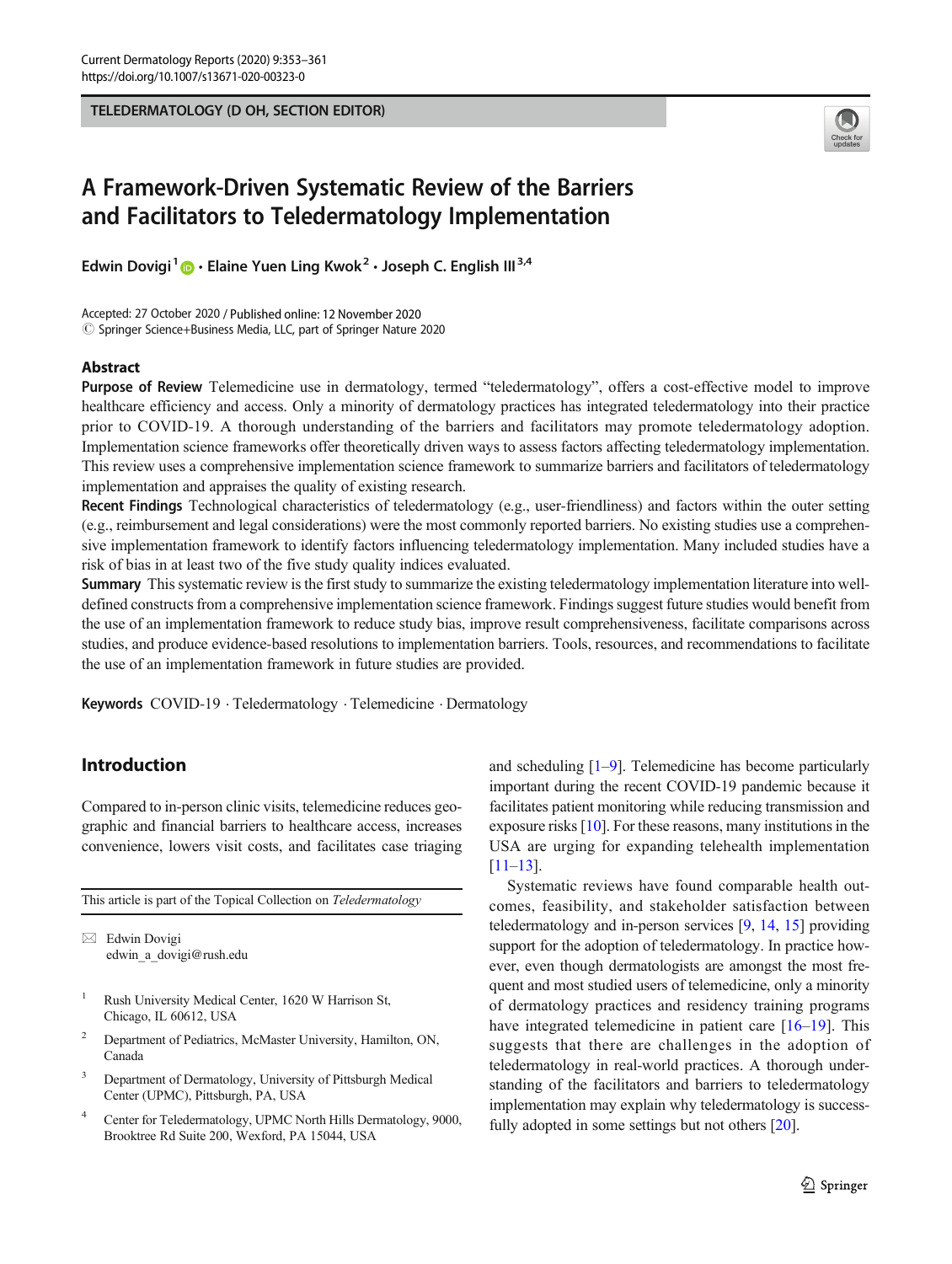This study aims to review barriers and facilitators to teledermatology implementation using the Consolidated Framework for Implementation Research (CFIR) [[21\]](#page-7-0). The CFIR was developed by unifying key implementation constructs across 19 theories to build a comprehensive, "metaframework" that examines various aspects of implementation, including technology features, characteristics of individuals, and features of the implementation settings. The CFIR was chosen to guide this review because of its comprehensiveness, allowing for the categorization of diverse implementation factors across a variety of studies and healthcare settings [\[21](#page-7-0)–[24\]](#page-7-0). One advantage of the CFIR over other comprehensive implementation frameworks [e.g., [\[22\]](#page-7-0), is that its constructs have been matched to a list of 73 evidence-based implementation strategies based on expert experience and consensus [\[25](#page-7-0)–[27\]](#page-7-0). As such, using the CFIR to categorize implementation barriers will inform the selection of evidence-based strategies to resolve these barriers, offering great potential to move the field of teledermatology forward.

The use of an evidence-informed implementation framework is crucial to understanding the barriers and facilitators of teledermatology implementation because it enables the systematic and comprehensive aggregation of findings across studies using standardized terminology [[28](#page-7-0)–[30](#page-7-0)]. Adopting theory or framework in teledermatology research has implications beyond scientific understanding; it has implications for real-world clinical practice. Without empirical foundation, attempts to adopt evidence-based practice continue to be a slow [\[31\]](#page-7-0), "expensive version of trial-and-error" [\[30](#page-7-0)], where successful implementation at one institution cannot be replicated in another. To our knowledge, no existing work employed a theoretical approach to review primary studies of teledermatology implementation.

The objectives of this review are to: (1) examine the use of theory/framework in primary studies of teledermatology implementation, and (2) characterize the reported barriers and facilitators using a standardized taxonomy of definitions outlined by the CFIR.

## Methods

A systematic search was conducted across four databases: MEDLINE, Cochrane Library, Cumulative Index to Nursing and Allied Health Literature Complete, and SCOPUS. The search strategy was developed with a research librarian and through consulting search terms used in relevant published review studies. Search terms were identified for three concepts: dermatology, telemedicine, and implementation facilitators and barriers. Given the rapidly evolving nature of telemedicine, only articles published on or after 2010 were searched (see search details in the "Appendix 1" section). We focus our search on the past decade because data from

both national (i.e., within the USA) and global surveys suggest that teledermatology was only offered in a very limited number of settings prior to 2010, but a steady increase in use has been noted in the last decade [\[19,](#page-7-0) [32,](#page-7-0) [33\]](#page-7-0).

### Inclusion/Exclusion Criteria

After removing duplicates, title and abstract screening followed by full-text review were completed for all articles. Studies included in this review met the following criteria: primary research studies; explored technologies designed to facilitate dermatologist-provided care; reported implementation barriers and/or facilitators in results; published in English. Articles were excluded if they were commentaries, review articles, or study protocols that did no report primary data; described only technology features (e.g., algorithm) or technologies primarily used for education, prevention, or patient reminders/monitoring; reported satisfaction, feasibility, evidence of teledermatology services but did not explore whether these were facilitators or barriers to teledermatology practice (these factors have also been thoroughly reviewed in other studies) [[14,](#page-7-0) [15](#page-7-0)].

#### Data Extraction

The Consolidated Framework for Implementation Research was used to guide data extraction. The CFIR describes 37 constructs of implementation, which are categorized into five major domains: intervention characteristics, outer setting, inner setting, characteristics of the individuals involved, and the implementation process [[21](#page-7-0)]. A detailed coding manual with operationalized definitions of CFIR domains and constructs was developed to support data extraction (see the "Appendix 2" section).

The following information was extracted from each article: authors, year of publication, teledermatology description and practice format (store-and-forward or live interaction), study design, use of implementation theory, region, number of teledermatology consultations, and number of participants. Number of studies that reported the use of an implementation theory was quantified. Additionally, reported barriers and facilitators were categorized into the CFIR constructs through discussion until consensus by two reviewers (ED and EK). The number of studies that reported barriers or facilitators for each CFIR construct was calculated in order to identify major factors influencing teledermatology implementation.

Studies were examined for bias using the Risk of Bias Instrument for Cross-Sectional Surveys of Attitudes and Practices [[34](#page-7-0)]. To assess study quality, included studies were evaluated on five quality indices, including the following: participant sample selection, response rate, missing data, clinical relevance of the questionnaire, and reliability and validity of questionnaire (see the "Appendix 3" section).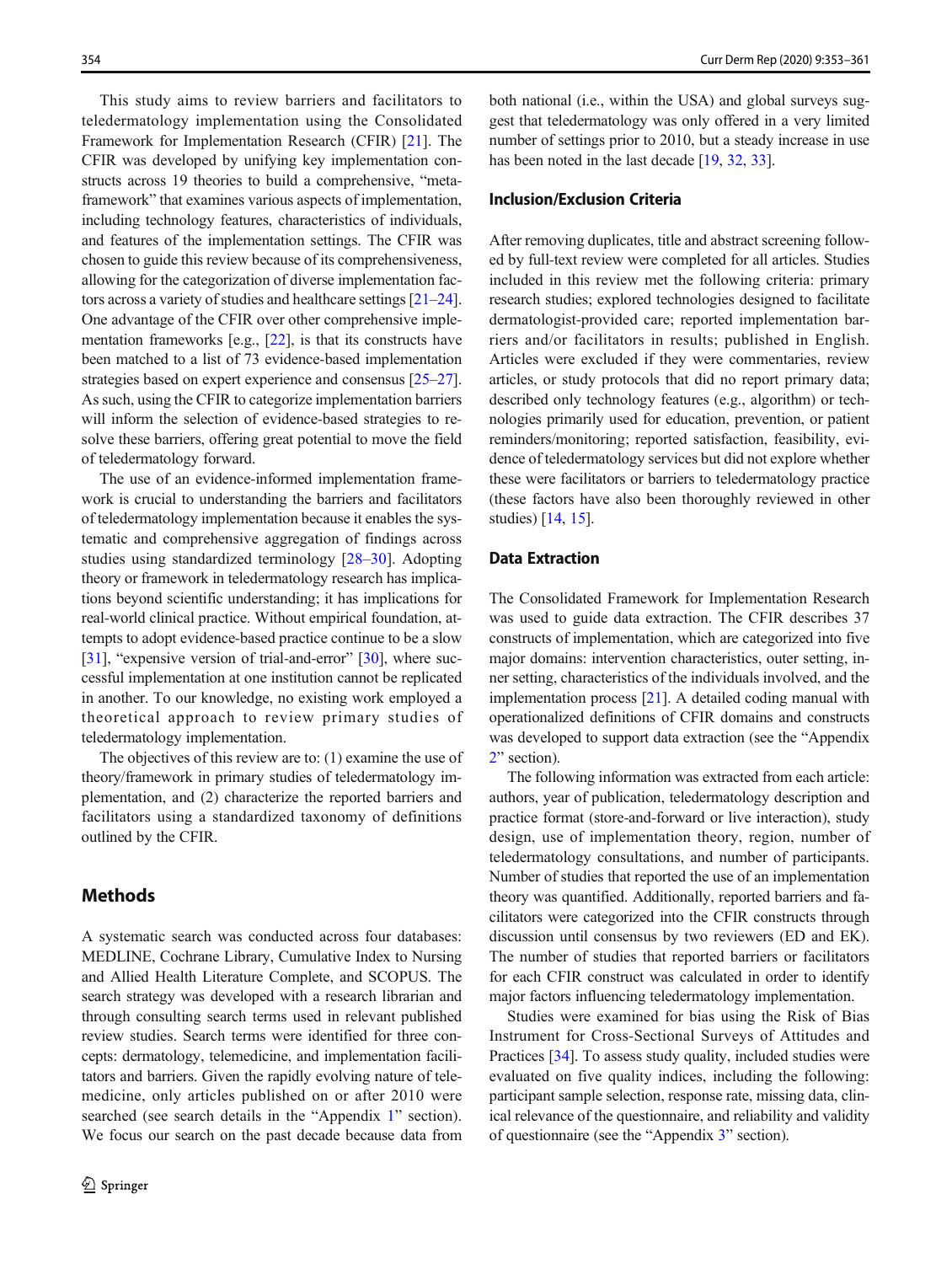# Results

The study selection process is outlined in the Preferred Reporting Items for Systematic Reviews (PRISMA) diagram [\[35](#page-7-0)] (Fig. 1). Database search resulted in 1629 unique abstracts. Full-text review was completed on 133 articles that were included from abstract screening. Finally, 30 articles that met inclusion criteria were included in bias evaluation and data extraction (see the "Appendix 4" section). In total, these studies involved at least 384 dermatologists, 509 patients, and 527 referring healthcare providers (e.g., primary care physicians, pediatricians). Most included studies were conducted in the USA (9 studies, 30%), followed by Australia and the Netherlands (3 studies each). The majority of included studies (29 studies) examined implementation of store-and-forward teledermatology. The majority of studies were found to have risk of bias in at least two study quality indices. Characteristics of included studies are presented in Table [1.](#page-3-0)

### Theory/Framework Use

Questionnaires (20 studies, 67% of included studies) and interviews (9 studies, 30% of included studies) were the most common methods of data collection. Only three of the thirty studies used a theoretical implementation framework to guide their investigation  $[42-60]$  $[42-60]$  $[42-60]$  $[42-60]$ . Each of the three studies used the

technology acceptance model, a model designed to assess individuals' level of acceptance of technology (i.e., teledermatology). Correspondingly, these three studies had the lowest risk of bias in the instrument reliability and validity index of the bias analysis. In five studies, although the questionnaire used for data collection did not appear to be created based on a theoretical model, a formal assessment of the comprehensiveness, clarity, and/or face validity of the questionnaire was conducted, which lowered these studies' risk of bias  $[42-63]$  $[42-63]$  $[42-63]$ .

# Barriers and Facilitators to Teledermatology Implementation

The barriers and facilitators reported across the 30 included studies were summarized into the domains and constructs of the CFIR model. Table [2](#page-4-0) summarizes the major themes identified within each CFIR domain.

#### Domain 1: Intervention Characteristics

This domain describes key attributes of the teledermatology technology and was the most commonly reported factor influencing implementation across the included studies. $21$ Nineteen studies reported barriers in this domain (63%) and 25 studies reported facilitators (80%).



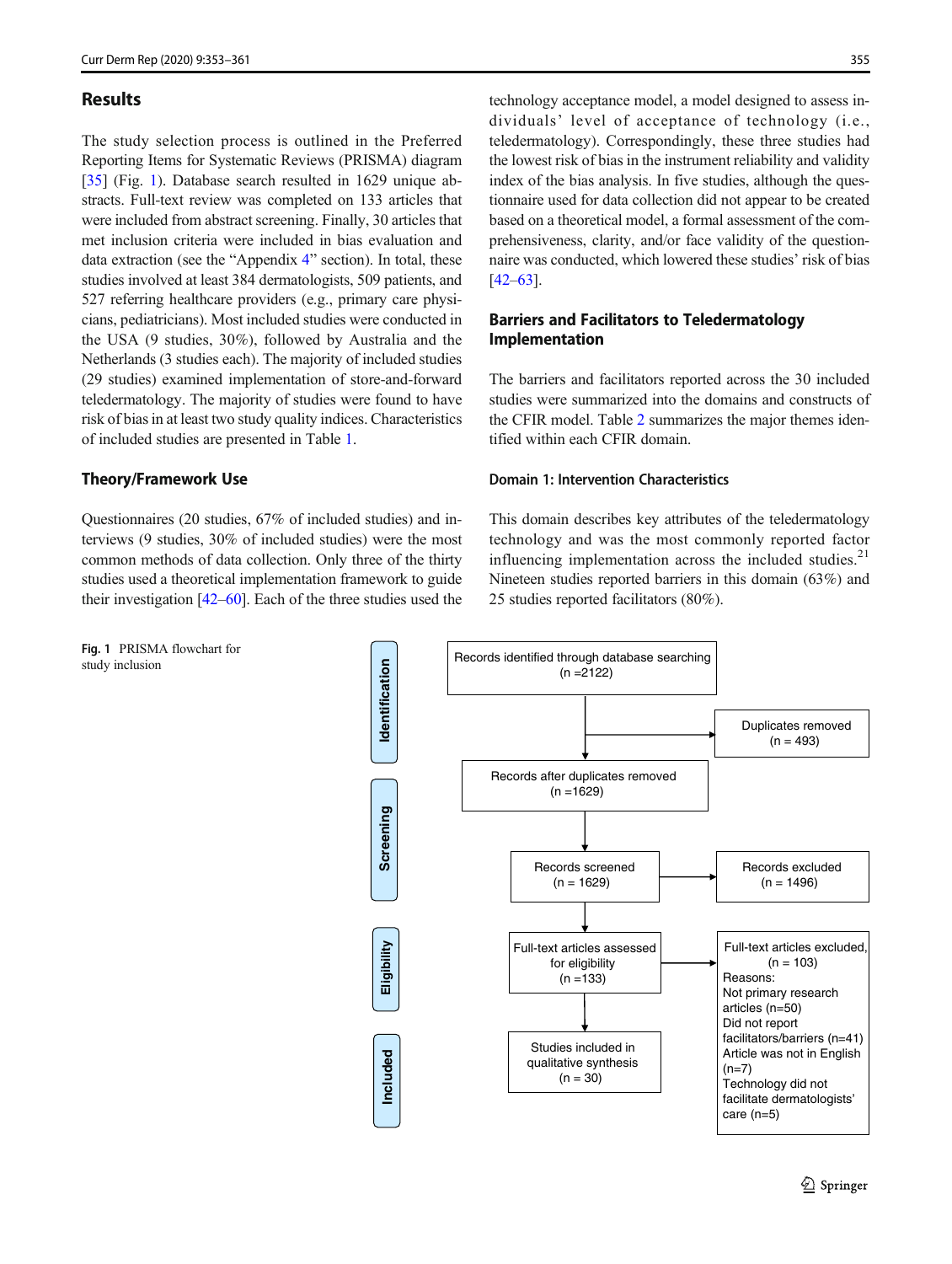<span id="page-3-0"></span>

| First author (year)                                                                | Front-end user of<br>teledermatology                              | practice format<br>Telehealth          | Reported use of<br>implementation<br>theory? | Country                           | Number of<br>teleconsults | Number and type of survey participants                                                                           | Number of study<br>with risk of bias<br>quality indices |
|------------------------------------------------------------------------------------|-------------------------------------------------------------------|----------------------------------------|----------------------------------------------|-----------------------------------|---------------------------|------------------------------------------------------------------------------------------------------------------|---------------------------------------------------------|
| van der Heijden (2010) [38]<br>van der Heijden (2014) [37]<br>Amstrong (2010) [36] | Healthcare provider<br>Healthcare provider<br>Healthcare provider | <b>SAF</b><br><b>SAF</b><br><b>SAF</b> | $\mathsf{S}$<br>$\tilde{z}$<br>ż             | Netherlands<br>Netherlands<br>USA | ≨ន្តដ                     | 13 dermatologists; questionnaire and interview<br>20 dermatologists; questiomaire<br>8 dermatologists, interview | $\sim 4$                                                |
| Kips (2019) [39]                                                                   | Healthcare provider                                               | <b>SAF</b>                             | $\tilde{z}$                                  | Belgium                           |                           | 15 mixed (12 primary care providers; 3 dermatologists);                                                          | $\sim$ $\sim$                                           |
| Delaigue (2014) [40]                                                               | Healthcare provider                                               | <b>SAF</b>                             | $\tilde{z}$                                  | 24 different                      | Not reported              | 22 mixed (13 dermatologists and 9 non-dermatologist<br>questionnaire                                             | 3                                                       |
| Lasierra (2012) [41]                                                               | Healthcare provider                                               | <b>SAF</b>                             | $\tilde{z}$                                  | countries<br>Spain                | $\overline{17}$           | 14 mixed (13 primary care providers, 1 dermatologist);<br>healthcare providers); questiomaire                    | 3                                                       |
| Orruño (2011) [42]                                                                 | Healthcare provider                                               | <b>SAF</b>                             | Yes <sup>a</sup>                             | Spain                             | 254                       | 161 mixed (16 dermatologists, 126 family medicine<br>questionnaire                                               | $\sim$                                                  |
| Janda (2019) [43]                                                                  | Healthcare provider                                               | <b>SAF</b>                             | Yes <sup>a</sup>                             | Australia (85%),                  | Not reported              | 52 mixed (16 primary care providers, 22 dematologists, 14<br>physicians, 19 pediatricians); questionnaire        | $\overline{ }$                                          |
| Ford (2019) [44]                                                                   | Healthcare provider                                               | <b>SAF</b>                             | $\tilde{z}$                                  | Europe (7%)<br>USA                | Not reported              | 29 mixed (17 patients, 8 primary care providers and 4<br>dermatologist registrars); survey                       | $\sim$                                                  |
| Manahan (2011) [45]                                                                | Healthcare provider                                               | <b>SAF</b>                             | $\tilde{z}$                                  | Australia                         | $\sim$                    | 21 mixed (19 pharmacists, 2 patients); questionnaire<br>dermatologists); interview                               |                                                         |
| Kaliyadan (2013) [46]                                                              | Healthcare provider                                               | SAF                                    | $\tilde{\mathsf{X}}$                         | Saudi Arabia                      | 166                       | 25 mixed (23 patients, 2 dermatologists); questionnaire                                                          | $\sim$ $\sim$                                           |
| Ludwick (2010) [47]                                                                | Healthcare provider                                               | <b>SAF</b><br>SAF                      | 22                                           | Canada                            | 28                        | 10 mixed (9 physicians, 1 dermatologist); interview                                                              | $\sim$                                                  |
| von Wangenheim (2019) [48]                                                         | Healthcare provider                                               |                                        |                                              | Brazil                            | 83,100                    | NA; NA                                                                                                           | chart review,<br>not assessed<br>Retrospective          |
| Nakayama (2012) [49]                                                               | Healthcare provider                                               | <b>SAF</b>                             | 2                                            | Japan                             | 36                        | 23 pathologists; questionnaire                                                                                   |                                                         |
| Spinks (2016) [50]                                                                 | Healthcare provider                                               | <b>SAF</b>                             | $\mathop{\mathsf{S}}$                        | Australia                         | Not reported              | 35 patients; direct choice experiment                                                                            | 4 w                                                     |
| Amstrong (2012) [51]                                                               | Healthcare provider                                               | SAF and LI                             | $\mathop{\mathsf{S}}$                        | USA                               | 2760                      | 10 primary care providers; interview                                                                             |                                                         |
| Barbieri (2015) [52]                                                               | Healthcare provider                                               | Not reported                           | $\mathop{}_{\Sigma}\nolimits$                | USA                               | Not reported              | 18 primary care providers; survey                                                                                | m, m, n                                                 |
| O'Toole (2017) [53]                                                                | Healthcare provider                                               | <b>SAF</b>                             | $\Sigma$                                     | Canada                            | 965                       | 217 primary care providers; survey                                                                               |                                                         |
| Costello (2019) [3]                                                                | Healthcare provider                                               | <b>SAF</b>                             | 22                                           | USA                               | 38                        | unknown number of primary care providers; survey                                                                 |                                                         |
| Eber (2019) [54]                                                                   | Mix (healthcare                                                   | Not reported                           |                                              | Austria                           | Not reported              | 243 dermatologists; questionnaire                                                                                |                                                         |
|                                                                                    | provider and<br>patient)                                          |                                        |                                              |                                   |                           |                                                                                                                  |                                                         |
| Ariens (2017) [55]                                                                 | Patients                                                          | SAF and LI                             | $\tilde{z}$                                  | Netherlands                       | Not reported              | 39 dermatologists; survey                                                                                        |                                                         |
| Wu (2015) [56]                                                                     | Patients                                                          | <b>SAF</b>                             | $\tilde{z}$                                  | USA                               | Not reported              | 31 mixed (2 dermatologists, 29 patients); survey                                                                 | $\omega$ 4 $\omega$                                     |
| Fiks (2018) [57]                                                                   | Patients                                                          | <b>SAF</b>                             | $\frac{1}{2}$                                | USA                               | Not reported              | 135 patients; survey                                                                                             |                                                         |
| Kong (2020) [58]                                                                   | Patients                                                          | SAF                                    | $\tilde{z}$                                  | Australia                         | Not reported              | 28 patients; interview                                                                                           |                                                         |
| Pathipati (2016) [59]                                                              | Patients                                                          | <b>SAF</b>                             | $\mathsf{S}$                                 | USA                               | 38                        | 38 patients; interview                                                                                           |                                                         |
| Horsham (2016) [60]                                                                | Patients                                                          | <b>SAF</b>                             | $\mathbf{Yes}^\mathbf{a}$                    | Australia                         | $\overline{49}$           | 49 patients; survey                                                                                              |                                                         |
| Al Quran (2015) [61]                                                               | Patients                                                          | $\Box$                                 | $\tilde{z}$                                  | Jordan                            | $\infty$                  | 88 patients; interview                                                                                           |                                                         |
| Amstrong (2011) [62]                                                               | Unclear                                                           | SAF and LI                             | $\tilde{z}$                                  | USA                               | Not reported              | 17 dermatologists; interview                                                                                     | m 4 N N N N N                                           |
| Walters (2018) [63]                                                                | Unclear                                                           | Not reported                           | $\mathsf{S}$                                 | South Africa                      | $\tilde{A}$               | NA; NA                                                                                                           |                                                         |
| Romero (2018) [64]                                                                 | Unclear                                                           | SAF and LI                             | $\tilde{z}$                                  | Spain                             | Not reported              | Not reported (providers drawn from 42 dermatology<br>centers); NA                                                |                                                         |
|                                                                                    |                                                                   |                                        |                                              |                                   |                           |                                                                                                                  |                                                         |

Table 1 Characteristics of included studies **Table 1** Characteristics of included studies

SAF store and forward, LI live interactive  $\emph{SAF}$  store and forward,  $\emph{LI}$  live interactive  $^{\emph{a}}$  Technology acceptance model Technology acceptance model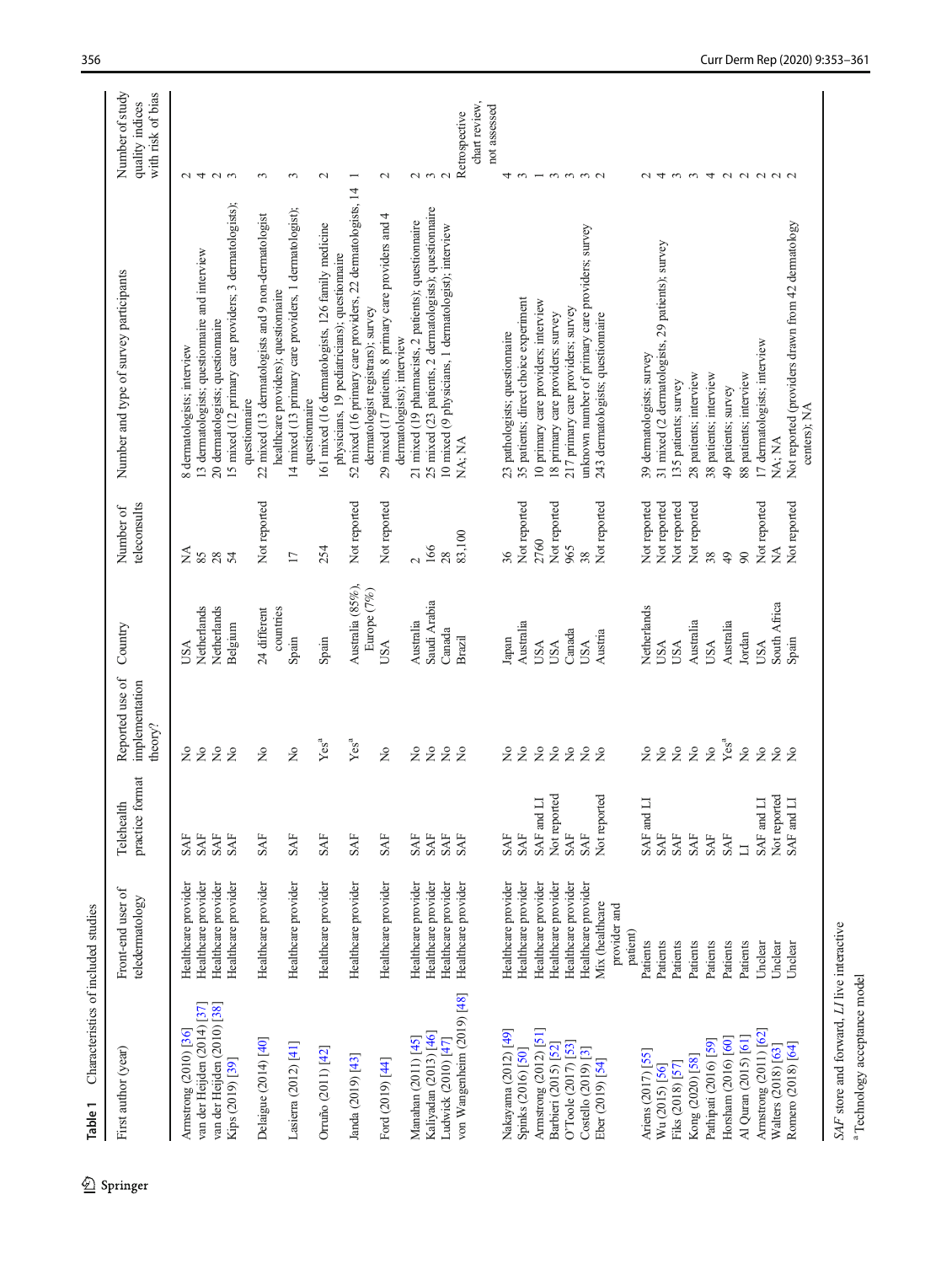<span id="page-4-0"></span>

| CFIR domains                            | <b>Barriers</b>                                                                                                                                                                                                                                                                             | Facilitators                                                                                                                                      |  |  |  |
|-----------------------------------------|---------------------------------------------------------------------------------------------------------------------------------------------------------------------------------------------------------------------------------------------------------------------------------------------|---------------------------------------------------------------------------------------------------------------------------------------------------|--|--|--|
| Domain 1: intervention characteristics  |                                                                                                                                                                                                                                                                                             |                                                                                                                                                   |  |  |  |
| Relative advantage                      | Teledermatology offers less clinical information than in person clinic Improved efficiency and convenience (e.g., reduced<br>visits (e.g., history, outcome, images)<br>Communication challenges, including: providing diagnoses,<br>offering emotional support and advice, having a dialog | wait and travel time)<br>Improved access to care<br>Teledermatology improves patients' and primary care<br>providers' knowledge of skin disorders |  |  |  |
| Design quality and<br>packaging         | Technological limitations of teledermatology                                                                                                                                                                                                                                                | Easy to use and intuitive technology                                                                                                              |  |  |  |
| Cost                                    | Time required to learn to use the technology                                                                                                                                                                                                                                                |                                                                                                                                                   |  |  |  |
| Domain 2: outer setting                 |                                                                                                                                                                                                                                                                                             |                                                                                                                                                   |  |  |  |
| Patient needs and<br>resources          | Teledermatology cannot address some skin conditions<br>Patients do not wish to be photographed due to social and religious<br>reasons                                                                                                                                                       | Teledermatology meets the needs of patients                                                                                                       |  |  |  |
| External policy and<br>incentives       | Reimbursement concerns<br>Providers also reported increased medical liability and risk of<br>privacy breach                                                                                                                                                                                 |                                                                                                                                                   |  |  |  |
| Domain 3: inner setting                 |                                                                                                                                                                                                                                                                                             |                                                                                                                                                   |  |  |  |
| Compatibility                           | Teledermatology not compatible with existing workflow, health<br>record system, and organizational policy                                                                                                                                                                                   | Teledermatology aligns with existing workflow and<br>clinical needs                                                                               |  |  |  |
| Available resources                     | Lack of time, personnel, equipment to adopt teledermatology                                                                                                                                                                                                                                 | Availability of trainings, personnel and infrastructures                                                                                          |  |  |  |
| Domain 4: characteristics of individual |                                                                                                                                                                                                                                                                                             |                                                                                                                                                   |  |  |  |
| Self-efficacy                           | Lack of confidence in taking images of lesion, following<br>recommendations from dermatologists.                                                                                                                                                                                            | Improved primary care provider and patient<br>self-confidence in managing skin diseases                                                           |  |  |  |
|                                         | Knowledge and beliefs Belief that teledermatology is not as accurate as in-person<br>consultation                                                                                                                                                                                           | Beliefs in the usefulness of teledermatology                                                                                                      |  |  |  |
| Domain 5: process                       |                                                                                                                                                                                                                                                                                             |                                                                                                                                                   |  |  |  |
| External change agents                  | No studies reported barriers in this domain                                                                                                                                                                                                                                                 | Involving experts with experience in teledermatology<br>implementation                                                                            |  |  |  |

With regard to barriers, relative to in-person care, storeand-forward teledermatology was reported to offer less clinical information to dermatologists, primary care providers, and patients (e.g., case history, available images, outcomes) [[37,](#page-7-0) [39,](#page-7-0) [40,](#page-8-0) [58](#page-8-0)]. Additionally, the lack of in-person contact restricted dialog between patients and dermatologists, and created communication difficulties for providing patients with diagnoses, advice, and emotional support [\[43](#page-8-0)–[44,](#page-8-0) [55](#page-8-0), [57\]](#page-7-0). Studies also reported several technological limitations associated with teledermatology; these include slow image uploading and downloading speed [\[36,](#page-7-0) [43](#page-8-0)] and cumbersome technology user interface [[37](#page-7-0), [38,](#page-7-0) [46](#page-8-0), [48](#page-8-0), [57,](#page-8-0) [59](#page-8-0)]. Primary care providers reported additional barriers related to the time and money required to set up teledermatology technology [[39](#page-7-0), [41](#page-8-0), [47](#page-8-0)].

In terms of facilitators, relative to in-person care, teledermatology consultations were more efficient and convenient and involved less travel and wait-time for patients [[3](#page-7-0), [36,](#page-7-0) [37,](#page-7-0) [39](#page-7-0), [41](#page-8-0), [43](#page-8-0), 44, [47,](#page-8-0) 48, [53](#page-8-0), [56](#page-8-0)-58, [60](#page-8-0), 61]. Teledermatology also offers better access to care [\[41,](#page-8-0) [44,](#page-8-0) [51,](#page-8-0) [52,](#page-8-0) [55](#page-8-0)] at a lower cost [\[52](#page-8-0), [60\]](#page-8-0). Teledermatology technologies were reported to be useful ways to improve both patients' and primary care providers' knowledge and management of skin

disorders [[3,](#page-7-0) [36](#page-7-0), [39,](#page-7-0) [41](#page-8-0), [52,](#page-8-0) [60](#page-8-0)]. Technology user friendliness was also reported to facilitate teledermatology implementation in some studies [\[37,](#page-7-0) [41,](#page-8-0) [42,](#page-8-0) [44,](#page-8-0) [56](#page-8-0), [57](#page-8-0), [59,](#page-8-0) [60\]](#page-8-0).

#### Domain 2: Outer Setting

This domain includes considerations of the economic, political, and social context in which teledermatology takes place [\[21\]](#page-7-0). Barriers within this domain were reported in 14 studies (47%, the second most commonly reported category of barriers). There were three major barriers identified within this domain. First, teledermatology consultation was not able to meet some patients' needs, particularly for certain skin conditions (e.g., allergic disorders) and management procedures (e.g., corticosteroid injection) [\[43,](#page-8-0) [44,](#page-8-0) [54](#page-8-0), [60](#page-8-0)]. Also, patients who did not want to be photographed were unable to pursue store-and-forward teledermatology consultation [\[41,](#page-8-0) [45](#page-8-0), [46\]](#page-8-0). Secondly, service reimbursement concerns were reported as barriers to teledermatology implementation for all stakeholders in several studies. Patients, primary care providers, and dermatologists raised concerns and reported challenges about obtaining reimbursement for teledermatology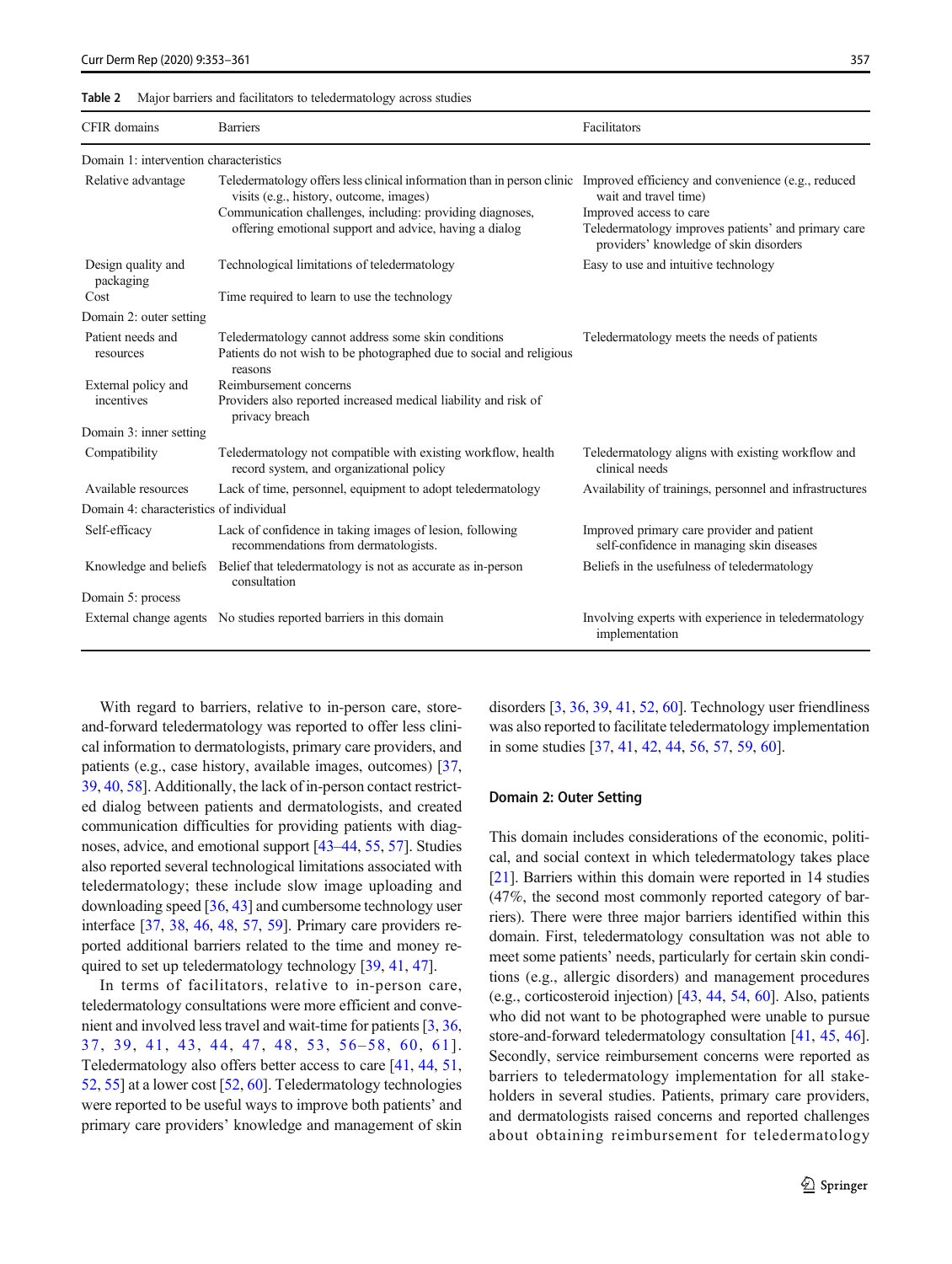consultations [\[3](#page-7-0), [37,](#page-7-0) [43](#page-8-0)–[45,](#page-8-0) [47,](#page-8-0) [54](#page-8-0), [56,](#page-8-0) [62](#page-8-0)]. Lastly, primary care providers and dermatologists reported concerns with liability and privacy issues (e.g., data security) associated with teledermatology [\[43,](#page-8-0) [45](#page-8-0), [47,](#page-8-0) [52](#page-8-0), [54,](#page-8-0) [55](#page-8-0)]. In contrast, only 3 studies (13%) reported facilitators within this domain, making this domain the least commonly reported facilitator to teledermatology implementation. These studies found that teledermatology was able to meet the needs of patients. [[42,](#page-8-0) [52,](#page-8-0) [63\]](#page-8-0) One study reported that the availability of healthcare professionals to assist patients with mobile teledermoscopy was a facilitator [[60](#page-8-0)].

#### Domain 3: Inner Setting

This domain describes the impact of an organization's structure, politics, and culture on the implementation of teledermatology practice [\[21](#page-7-0)]. Barriers within this domain were found in 9 studies (30%). Teledermatology was reported to be incompatible with the existing workflow [[51](#page-8-0)], electronic health record system [[36,](#page-7-0) [41](#page-8-0), [43](#page-8-0)], and organizational security policy [\[55\]](#page-8-0). Additionally, the lack of internal resources (e.g., personnel, money for equipment, and time) was a commonly reported barrier [\[41](#page-8-0), [43,](#page-8-0) [45](#page-8-0), [55,](#page-8-0) [63](#page-8-0)]. Primary care providers reported that the time needed to upload images and complete associated paperwork for teleconsultation competed with their other clinical duties [\[41,](#page-8-0) [45](#page-8-0)]. Factors in the inner setting domain were reported as facilitators to teledermatology implementation in 6 studies. A common theme across these studies was that teledermatology was viewed as compatible with existing workflow and clinical needs [[36](#page-7-0), [41,](#page-8-0) [44,](#page-8-0) [55](#page-8-0), [60](#page-8-0)]. Three studies additionally reported that the availability of training [[48,](#page-8-0) [60\]](#page-8-0), personnel, and infrastructure support [\[42\]](#page-8-0) were facilitators to teledermatology implementation.

#### Domain 4: Characteristics of Individual

This domain includes factors related to individuals who are adopting teledermatology practice [[21\]](#page-7-0). Barriers within this domain were reported in 7 studies (23%). Lack of selfefficacy was a commonly reported barrier. Primary care providers reported a lack of confidence in implementing dermatologists' recommendations and taking images of skin lesions [[41](#page-8-0), [45,](#page-8-0) [51](#page-8-0)]. Patients reported a lack of confidence in performing a self-skin exam [[58](#page-8-0), [60](#page-8-0)]. The belief that teledermatology was not as accurate as in-person consultation was reported as a barrier in two studies [\[47](#page-8-0), [58\]](#page-8-0) Facilitators in this domain were reported in 6 studies (20%). Teledermatology improved primary care providers' [[52](#page-8-0), [55\]](#page-8-0) and patients' [[60\]](#page-8-0) confidence in managing skin diseases. Two studies reported that teledermatology was perceived as useful and worthy of the additional effort [\[42](#page-8-0), [52\]](#page-8-0).

#### Domain 5: Process

This domain concerns the steps involved in implementation [\[21](#page-7-0)] and was the least reported domain across included studies. Factors within this domain were reported to be a facilitator in 4 studies (13%) and no studies reported barriers within this domain. The implementation of teledermatology was positively influenced by involving individuals with teledermatology experience from outside of the organization  $[3, 63]$  $[3, 63]$  $[3, 63]$  $[3, 63]$ , the presence of supportive opinion leaders [\[55\]](#page-8-0), careful planning of the implementation procedure and technology [[63](#page-8-0)], and the inclusion of steps to solicit users' feedback and monitoring implementation [[63](#page-8-0)].

# **Discussion**

This systematic review identified 30 primary studies that explored the facilitators and barriers to teledermatology implementation. Using the CFIR, a comprehensive implementation science framework, this review summarized the facilitators and barriers to teledermatology implementation reported over the past 10 years. Results indicate that none of the included studies used a comprehensive implementation science theory or framework to explore facilitators and barriers to implementation. Three studies reported using a theoretical approach to guide the design of data collection; however, the model chosen examined only one aspect of teledermatology implementation (i.e., user acceptance). Many of the included studies had a risk of bias in at least two of the five study quality indices evaluated.

In the included studies, the most commonly reported barriers and facilitators to teledermatology implementation were found in the intervention characteristics domain of the CFIR. Communication barriers, the lack of thorough clinical information, and technological difficulties were found to hinder teledermatology implementation, whereas convenience, efficiency, and ease of use facilitated implementation. These findings, particularly the reported barriers, provide a foundation from which to improve teledermatology technology. For example, communication barriers associated with store-andforward technologies, may be resolved by using a live interactive format or hybrid teledermatology (a combination of asynchronous and synchronous), which suggests a possible need to triage patients for different modes of teledermatology delivery. Additionally, the technological difficulties associated with some teledermatology platforms may point to a need to establish operating system standards of use (e.g., minimum network bandwidth to prevent slow image upload times).

The outer setting domain of the CIFR framework contained the second most commonly reported barriers to teledermatology implementation and the least reported number of facilitators. Some studies reported concerns that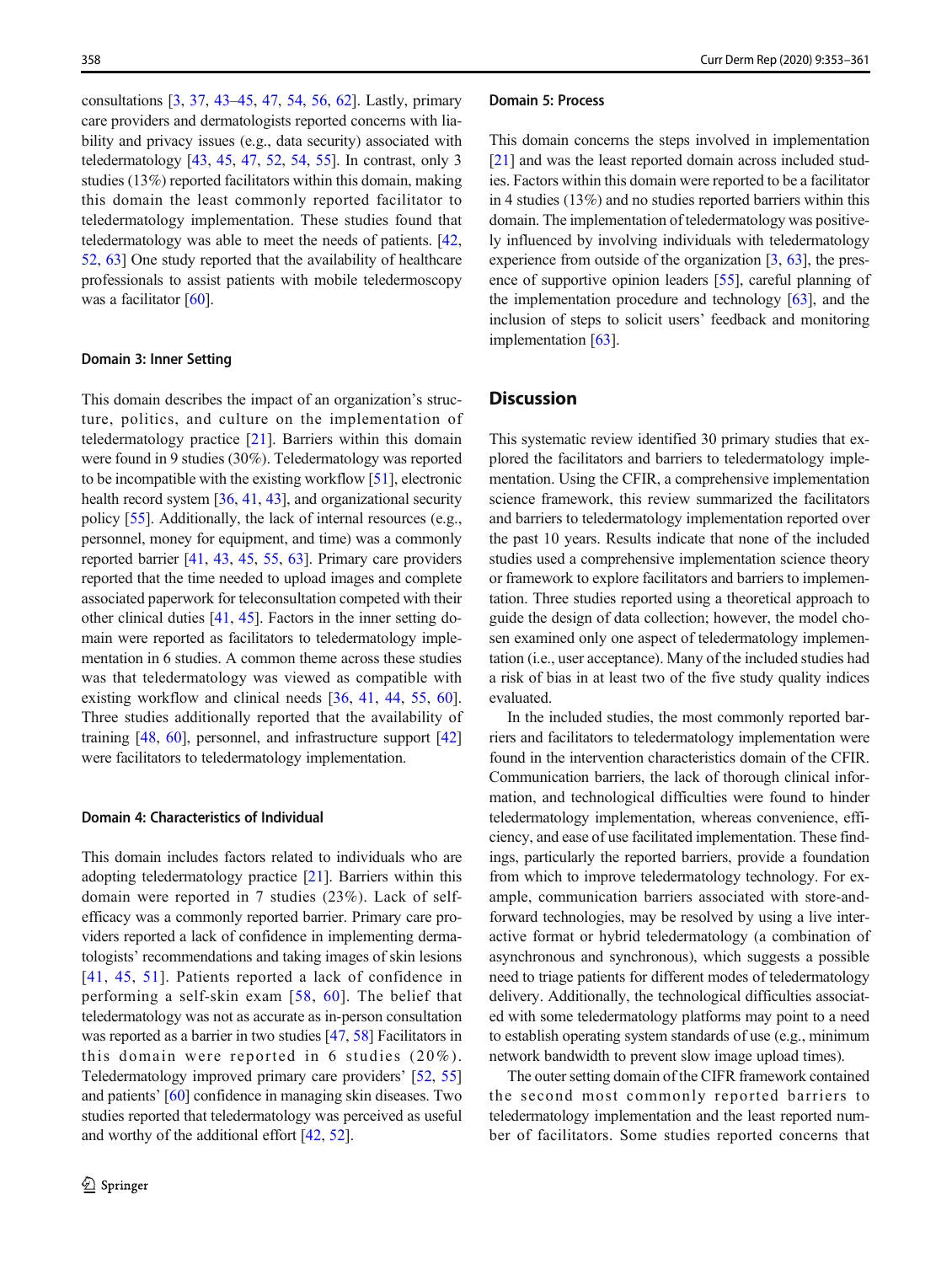<span id="page-6-0"></span>teledermatology was not meeting the needs of patients. Additionally, there were reimbursement and liability challenges that some faced, predominantly in the USA and Canada, but also some European countries like Austria. In the USA for example, there are barriers to obtaining reimbursement across state-lines due to state-specific reimbursement policies. The Netherlands, however, has integrated telemedicine into its national healthcare system, and offers full reimbursement for telemedicine services [[65](#page-8-0)]. Of the 3 studies conducted in the Netherlands in this review, none reports reimbursement barriers. These findings corroborate existing studies that have argued for improving economic, political, and social factors to facilitate teledermatology implementation [\[9](#page-7-0)]. With the recent expansion of telemedicine reimbursement in the USA [[12](#page-7-0), [13\]](#page-7-0), and the call for widespread adoption of telemedicine in response to COVID-19, barriers related to reimbursement will hopefully begin to resolve in North America and elsewhere.

During article review, we excluded studies that reported aspects of teledermatology implementation (e.g., feasibility, patient satisfaction) but did not further explore the role those factors played in facilitating or hindering implementation. For instance, we reasoned that patients who reported being satisfied with teledermatology services may still prefer in-person services, in which case, patient satisfaction is not a facilitator to teledermatology adoption. Thus, without an explicit exploration of practitioner and patient viewpoints on how individual factors impact teledermatology adoption, these factors cannot be considered facilitators or barriers to implementation.

This systematic review highlighted an existing gap in the teledermatology implementation literature. Namely, many studies have been conducted without consideration of implementation models or frameworks. This poses significant challenges in drawing meaningful conclusions both within and across studies. First, the lack of framework use draws into question the comprehensiveness of reported implementation factors within studies [\[21](#page-7-0)]. For instance, it is difficult to ascertain whether barriers or facilitators reported in a study are exhaustive or if they merely reflect investigators' specific areas of interest (e.g., teledermatology usability and workplace climate). As a result, some implementation factors may exist but were not investigated in the primary studies included in this review. Second, the lack of framework use hinders comparison across studies. Without a standardized taxonomy of definitions of barriers and facilitators, it is difficult to organize findings across studies to identify commonly occurring barriers. This, in turn, creates challenges for identifying solutions or to allocate funding to overcoming commonly encountered barriers. This review is a first attempt to summarize and organize the existing literature using well-defined implementation constructs. Lastly, if future research is designed based on the existing reports of facilitators and barriers, it will perpetuate a restricted understanding of implementation

factors. The use of a framework to inform data collection would increase the comprehensiveness, clinical applicability and validity of data collection tools, which will reduce the bias in study design [\[24\]](#page-7-0).

Comprehensive theories to support the adoption of evidence-based practice or human behavior change existed before studies included in the current review were published [\[29](#page-7-0)]. For instance, the CFIR framework used in this study was published in 2009. While we cannot be certain of the reasons why existing teledermatology implementation research does not use an empirical framework, we hope this systematic review serves to highlight the importance of framework-driven research. We recommend future work to be carried out with consideration to theoretical and empirical understanding of implementation. To facilitate this uptake, the CFIR also provides a series of tools for investigators to employ when conducting implementation studies, including a semistructured interview guide, which has questions probing all implementation constructs and domains in the CFIR [\[66\]](#page-8-0). Once barriers have been identified, construct-matched, evidence-based implementation strategies may be used to guide barrier resolution [[25](#page-7-0)–[27](#page-7-0)].

The experience of many healthcare settings transitioning to telehealth during the COVID-19 pandemic offers a unique opportunity for a comprehensive evaluation of teledermatology implementation. Using a comprehensive framework, this systematic review organized and aggregated the existing teledermatology implementation literature. Findings suggest future research would benefit from the use of an implementation framework to ensure an unbiased, comprehensive representation of barriers and facilitators in realworld teledermatology practices.

Supplementary Information The online version contains supplementary material available at [https://doi.org/10.1007/s13671-020-00323-0.](https://doi.org/10.1007/s13671-020-00323-0)

Acknowledgments We would like to thank Ms. Jennifer Westrick from Rush University library and librarians at the University of Western Ontario for their assistance in database searches.

Data Availability Data used in these studies were from published journal articles.

#### Compliance with Ethical Standards

Conflict of Interest All authors (Edwin Dovigi, Elaine Kwok, Joseph English III) declare that they have no conflict of interest.

Code Availability Search strategies are available in the "Appendix 1" seciton.

#### References

1. Bramanti A, Bonanno L, Celona A, Bertuccio S, Calisto A, Lanzafame P, et al. GIS and spatial analysis for costs and services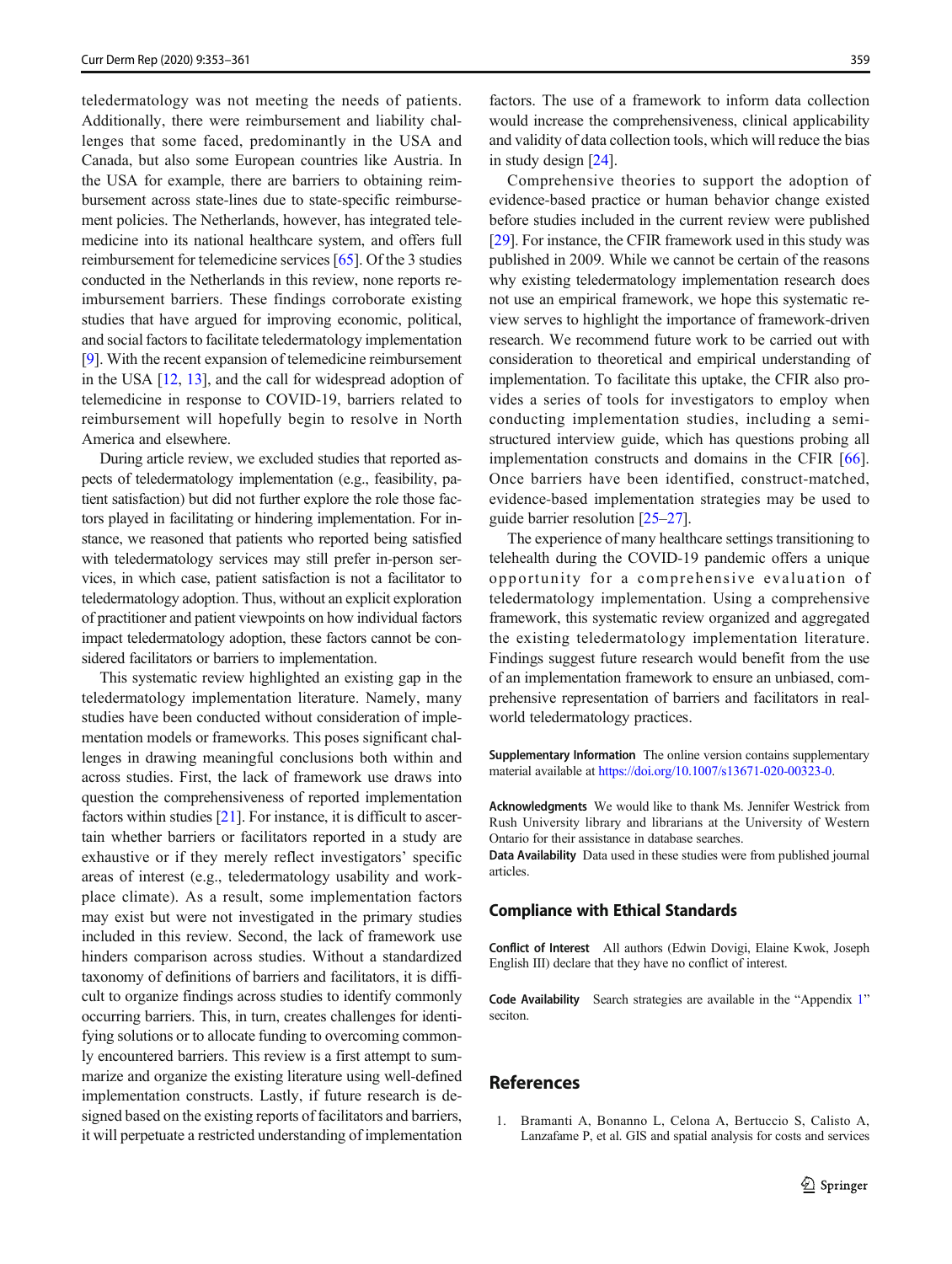<span id="page-7-0"></span>optimization in neurological telemedicine. 2010 Annu Int Conf IEEE Eng Med Biol Soc EMBC'10. 2010;2204–7.

- 2. Brown EM. The Ontario telemedicine network: a case report. Telemed e-Health. 2013;19(5):373–6.
- 3. Costello CM, Cumsky HJL, Maly CJ, Harvey JA, Buras MR, Pallagi PJ, et al. Improving access to care through the establishment of a local, teledermatology network. Telemed e-Health. 2019;00(00):1–6.
- 4. Zakaria A, Maurer T, Su G, Amerson E. Impact of teledermatology on the accessibility and efficiency of dermatology care in an urban safety-net hospital: a pre-post analysis. J Am Acad Dermatol. 2019;81(6):1446–52.
- 5. Rothstein BE, Gonzalez J, Cunningham K, Saraiya A, Dornelles AC, Nguyen BM. Direct and indirect patient costs of dermatology clinic visits and their impact on access to care and provider preference. Cutis. 2017;100(6):405–10.
- Datta SK, Warshaw EM, Edison KE, Kapur K, Thottapurathu L, Moritz TE, et al. Cost and utility analysis of a store-and-forward teledermatology referral system: a randomized clinical trial. JAMA Dermatology. 2015;151(12):1323–9.
- 7. Trettel A, Eissing L, Augustin M. Telemedicine in dermatology: findings and experiences worldwide – a systematic literature review. J Eur Acad Dermatology Venereol. 2018;32(2):215–24.
- 8. Gordon AS, Adamson WC, DeVries AR. Virtual visits for acute, nonurgent care: a claims analysis of episode-level utilization. J Med Internet Res. 2017;19(2):1–11.
- 9. Lee JJ, English JC III. Teledermatology: a review and update. Am J Clin Dermatol. 2018;19(2):253–60.
- 10. Zhai Y, Wang Y, Zhang M, Gittell JH, Jiang S, Chen B, et al. From isolation to coordination: how can telemedicine help combat the COVID-19 outbreak? medRxiv [Internet]. 2020 Jan;2020.02.20.20025957. Available from: [http://medrxiv.org/](http://medrxiv.org/content/early/2020/02/23/2020.02.20.20025957.abstract) [content/early/2020/02/23/2020.02.20.20025957.abstract](http://medrxiv.org/content/early/2020/02/23/2020.02.20.20025957.abstract)
- 11. American Medical Associataion. AMA quick guide to telemedicine in practice [Internet]. 2020. Available from: [https://www.ama-assn.](https://www.amassn.org/practiceanagement/digital/ama-uickuide-elemedicine-ractice) [org/practice-management/digital/ama-quick-guide-telemedicine](https://www.amassn.org/practiceanagement/digital/ama-uickuide-elemedicine-ractice)[practice](https://www.amassn.org/practiceanagement/digital/ama-uickuide-elemedicine-ractice)
- 12. U.S. Centers for Medicare & Medicaid Servicces. President Trump expands telehealth benefits for medicare beneficiaries during COVID-19 outbreak. 2020.
- 13. U.S. Department of Health & Human Services. Secretary Azar announces historic expansion of telehealth access to combat COVID-19 [Internet]. [cited 2020 Mar 19]. Available from: [https://www.](https://www.hhs.gov/about/news/2020/03/17/secretaryzarnnouncesistoricxpansionf-elehealthccess-oombatovidhtml) [hhs.gov/about/news/2020/03/17/secretary-azar-announces](https://www.hhs.gov/about/news/2020/03/17/secretaryzarnnouncesistoricxpansionf-elehealthccess-oombatovidhtml)[historic-expansion-of-telehealth-access-to-combat-covid-19.html](https://www.hhs.gov/about/news/2020/03/17/secretaryzarnnouncesistoricxpansionf-elehealthccess-oombatovidhtml)
- 14. Mounessa JS, Chapman S, Braunberger T, Qin R, Lipoff JB, Dellavalle RP, et al. A systematic review of satisfaction with teledermatology. J Telemed Telecare. 2018;24(4):263–70.
- 15. Bashshur RL, Shannon GW, Tejasvi T, Kvedar JC, Gates M. The empirical foundations of teledermatology: a review of the research evidence. Telemed e-Health. 2015;21(12):953–79.
- 16. Deshpande A, Khoja S, Lorca J, McKibbon A, Rizo C, Husereau D, et al. Asynchronous telehealth: a scoping review of analytic studies. Open Med. 2009;3(2):39–61.
- 17. Kane CK, Gillis K. The use of telemedicine by physicians: still the exception rather than the rule. Health Aff. 2018;37(12):1923–30.
- Song E, Amerson E, Twigg AR. Teledermatology in medical and continuing education. Curr Dermatol Rep. 2020;9(2):136–40.
- 19. Ehrlich A, Kostecki J, Olkaba H. Trends in dermatology practices and the implications for the workforce. J Am Acad Dermatol [Internet]. 2017;77(4):746–52. [https://doi.org/10.1016/j.jaad.2017.06.030.](https://doi.org/10.1016/j.jaad.2017.06.030)
- 20. Warshaw EM, Hillman YJ, Greer NL, Hagel EM, MacDonald R, Rutks IR, et al. Teledermatology for diagnosis and management of skin conditions: a systematic review. J Am Acad Dermatol. 2011;64(4):759–772.e21.
- 21. Damschroder LJ, Aron DC, Keith RE, Kirsh SR, Alexander JA, Lowery JC. Fostering implementation of health services research findings into practice: a consolidated framework for advancing implementation science. Implement Sci. 2009;4(1):1–15.
- 22. Stone AB, Yuan CT, Rosen MA, Grant MC, Benishek LE, Hanahan E, et al. Barriers to and facilitators of implementing enhanced recovery pathways using an implementation framework: a systematic review. JAMA Surg. 2018;153(3):270–8.
- 23. Jones CM, Stewart C, Roszell SS. Beyond best practice implementing a unit-based CLABSI project. J Nurs Care Qual. 2015;30(1):24–30.
- 24. Cilenti D, Assistant C, Health C, Hill C, Brownson RC, Sciences PH, et al. Information-seeking behaviors and other factors contributing to successful implementation of evidence-based practices in local health departments. J Public Heal Manag Pr. 2012;18(6):571–6.
- 25. CFIR. Research team-Center for Clinical Management Research. CFIR-ERIC Matching Tool.
- 26. Powell BJ, Waltz TJ, Chinman MJ, Damschroder LJ, Smith JL, Matthieu MM, et al. A refined compilation of implementation strategies: results from the Expert Recommendations for Implementing Change (ERIC) project. Implement Sci. 2015;10(1):1–14.
- 27. Waltz TJ, Powell BJ, Matthieu MM, Damschroder LJ, Chinman MJ, Smith JL, et al. Use of concept mapping to characterize relationships among implementation strategies and assess their feasibility and importance: results from the Expert Recommendations for Implementing Change (ERIC) study. Implement Sci. 2015;10(1):1–8.
- 28. Kirk MA, Kelley C, Yankey N, Birken SA, Abadie B, Damschroder L. A systematic review of the use of the consolidated framework for implementation research. Implement Sci. 2016;11(1).
- 29. Nilsen P. Making sense of implementation theories, models and frameworks. Implement Sci. 2015;10(1):1–13.
- Eccles M, Grimshaw J, Walker A, Johnston M, Pitts N. Changing the behavior of healthcare professionals: the use of theory in promoting the uptake of research findings. J Clin Epidemiol. 2005;58(2):107–12.
- 31. Morris ZS, Wooding S, Grant J. The answer is 17 years, what is the question: understanding time lags in translational research. J R Soc Med. 2011;104(12):510–20.
- 32. Organization WH. Telemedicine, opportunities and developments in member states: report on the second global survey on eHealth. 2010.
- 33. Armstrong AW, Wu J, Kovarik CL, Goldyne ME, Oh DH, McKoy KC, et al. State of teledermatology programs in the United States. J Am Acad Dermatol [Internet]. 2012;67(5):939–44. [https://doi.org/](https://doi.org/10.1016/j.jaad.2012.02.019) [10.1016/j.jaad.2012.02.019](https://doi.org/10.1016/j.jaad.2012.02.019).
- 34. Agarwald A, Guyatt G, Busse J. Methods commentary: risk of bias in cross-sectional surveys of attitudes and preferences; 2019. p. 3–7.
- 35. Liberati A, Altman DGDG, Tetzlaff J, of internal … CM-A, 2009 U, Mulrow C, et al. The PRISMA statement for reporting systematic reviews and meta-analyses of studies that evaluate health care interventions: explanation and elaboration. J Clin Epidemiol. 2009;62(10):e1–e34.
- 36. Armstrong AW, Sanders C, Farbstein AD, Wu GZ, Lin SW, Liu FT, et al. Evaluation and comparison of store-and-forward teledermatology applications. Telemed e-Healt. 2010;16(4):424–38.
- 37. Van Der Heijden JP, De Keizer NF, Witkamp L, Spuls PI. Evaluation of a tertiary teledermatology service between peripheral and academic dermatologists in the Netherlands. Telemed e-Health. 2014;20(4):332–7.
- 38. van der Heijden JP, de Keizer NF, Voorbraak FP, Witkamp L, Bos JD, Spuls PI. A pilot study on tertiary teledermatology: feasibility and acceptance of telecommunication among dermatologists. J Telemed Telecare. 2010;16(8):447–53.
- 39. Kips J, Lambert J, Ongenae K, De Sutter A, Verhaeghe E. Teledermatology in Belgium: a pilot study. Acta Clin Belg. 2019;75(2):116–22.